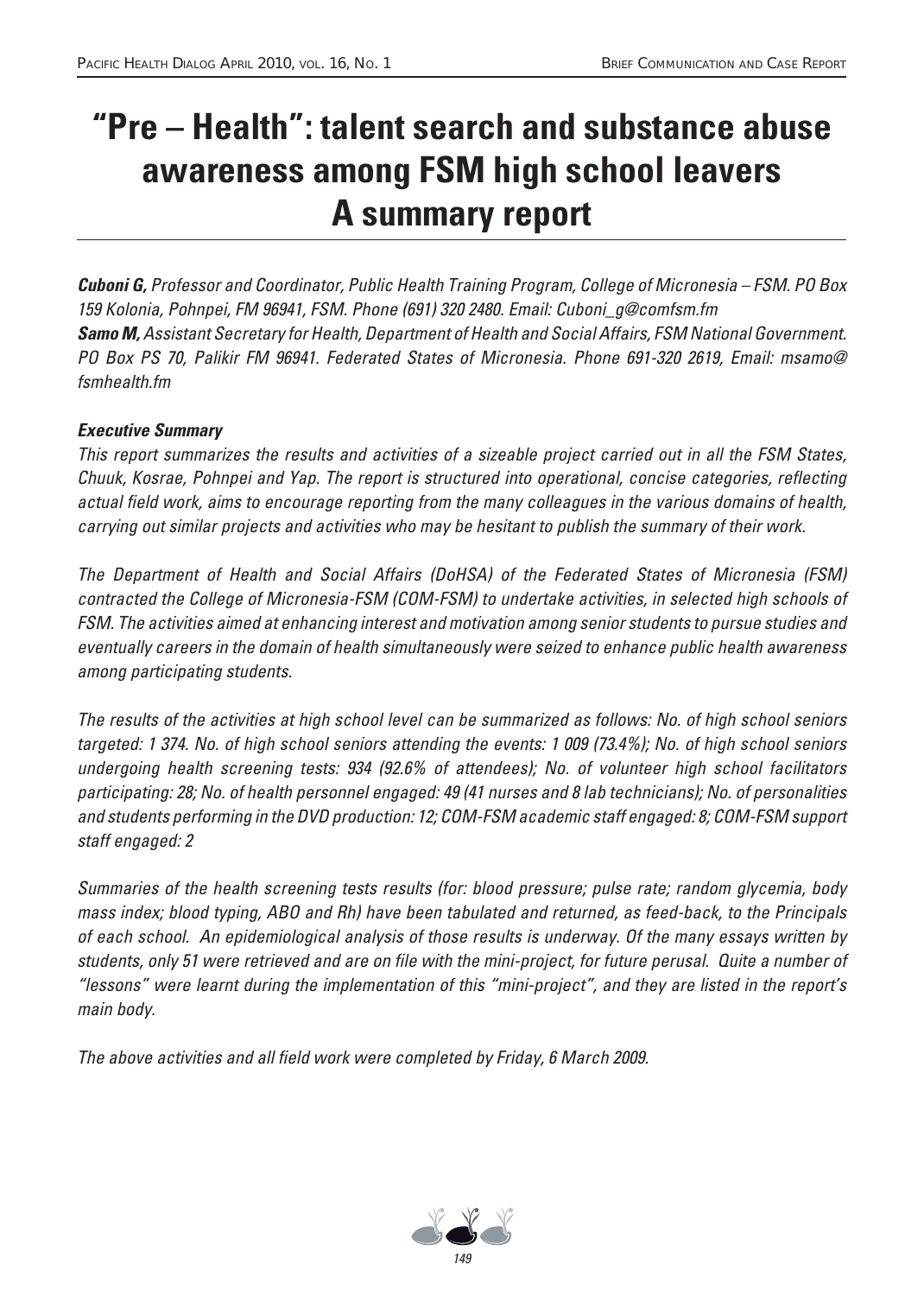### **Program objectives: responding to FSM needs Background, rationale and justification for "Pre-Health" events and activities**

The rationale and "needs assessment" for the education and training of existing and prospective workforce in the domain of Public Health in Micronesia have been documented elsewhere (ref. Sitaleki 'A. Finau, Gregory J. Dever, Giuseppe G. Cuboni: "A proposal for PIHOA: Community College Public Health training in and for Micronesia" – 2007), a short abstract of which is hereby reproduced:

**"Twin Disparities in Health and Education"** - On World Health Day, 7 April 2006, WHO released its World Health Report "Working Together for Health", in which the human resources issues included: health worker shortages (acute and chronic); under-training, disparities in the health worker skills mixes, mal-distribution, and adverse working conditions and inappropriate work incentives.

In August 2006 the Pacific Island Health Officers Association (PIHOA), which formally represents the Ministers, Secretaries, and Directors of Health of the US Associated Pacific Islands (USAPI) met on Nahlap Island in Pohnpei State. They participated in a "Human Resources for Health" workshop with the assistance of a WHO/WPRO Specialist. The outcome of this Workshop, titled "Working Together for Health – How can we help ourselves?", included a formal PIHOA resolution on issues related to human resources for health. These resolutions mirrored the theme of the 2006 World Health Report and addressed the following:

- PIHOA acknowledged that there was a regional shortage of students academically prepared to enter all levels of the health profession trainings and that many of the current health workforce were undertrained in their respective disciplines;
- PIHOA recognized that there was a shortage of qualified nurses in the region at all levels, and there was the need for ongoing training for clinical, public health, oral health, and psychiatric nurses;
- PIHOA observed that the primary and secondary school systems need strengthening in English, study skills, mathematics, and science and further observed there were too few educational career ladder and bridging training programs that provide in-country health workforce training;
- PIHOA pointed out that management training for the health workforce had been identified as a priority need for nursing, public health, and health services administration;
- PIHOA recommended that the following critical issues related to human resource for be strengthened or developed: the educational pipeline to health professional training; career ladder and bridging training for the current health workforce; management training; overall health human resources planning; and partnerships with local educational institutions for higher learning for delivery of the needed accredited curricula.

The FSM Department of Health and Social Affairs (DoHSA-FSM) determined that activities targeting high school leavers in FSM should be undertaken, in cooperation with health agencies and academic institutions, in order to make young generations aware of the acute manpower needs in FSM, and at the same time alert high school leavers that more educational opportunities in the domain of health are becoming available at COM-FSM.

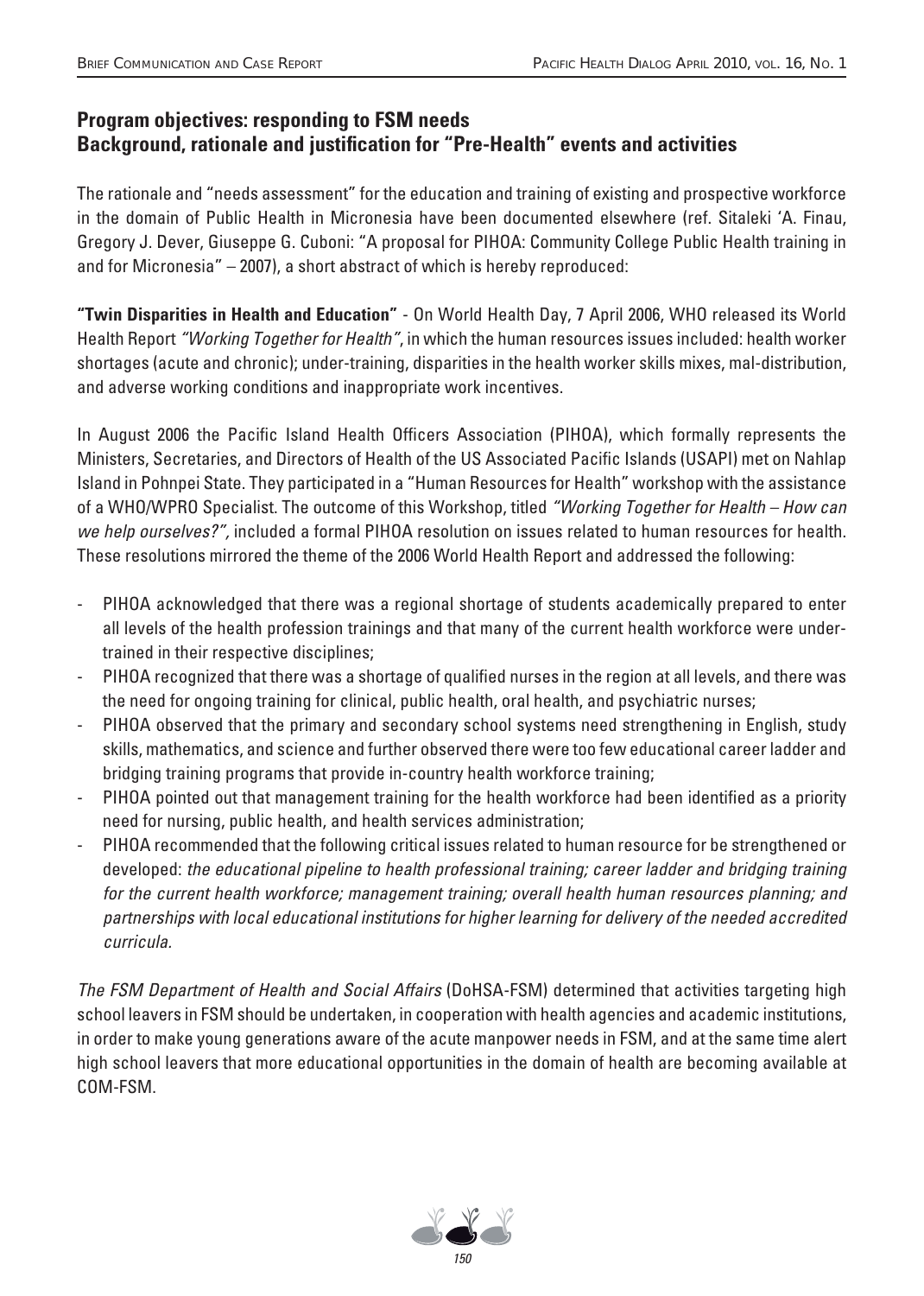#### **Background, rationale and justification for "Substance Abuse Prevention" events and activities**

The rationale for the proposed intervention cannot as yet be substantiated by up-to-date, accurate statistics or other epidemiological evidence, such as recent surveys and/ or specialized studies. However, existing anecdotal evidence seems sufficient to support the determination of DoH-FSM to set a preventative effort into motion, targeting substance abuse in FSM.

Some data exist for the Pacific:

- Alcohol and other substance abuse is among the major causes of morbidity and mortality in FSM (Samo, M. "FSM National Health Account Report, 2007);
- Tobacco, the most common substance, is used, in Vanuatu, Tonga and FSM, by 29.7% of surveyed males under 15; and is smoked weekly by 15.7% of surveyed women of that age (Pacific Youth Survey on Health Behavior and Lifestyle, 2000-2001, University of Sydney);
- Adolescent Fijians, aged 13 15, having ever smoked cigarettes: 33%; and 10% had smoked during the 30 day period prior to survey. In the same cohort, 65% had had more than 5 drinks in a single session (defined as "binge" drinkers) in the 2-weeks period prior to survey (Report from the Global Youth Tobacco  $Survey - GYTS. UNICEF/ Pacific, WHO, 2001; sample size = 51 629$

Furthermore, operational considerations made the choice of action at high school sites as a more "resultsprone" one. The existing literature on the subject, albeit not extensive, is not referenced here, in light of operational and time constraints.

# **Goals**

- To enhance awareness of the FSM health manpower needs and career opportunities among high school leavers in FSM;
- To alert high school-leaving students of education and training possibilities becoming available at COM-FSM.
- To enhance awareness of the health implications of substance abuse among high school leavers in FSM;
- To alert high school-leaving students of counseling and other preventative strategies for substance abuse, available at COM-FSM and other civil society institutions.

# **Specific Objectives**

- To reach as many FSM high schools as feasible, in each FSM State (main islands);
- To establish "face-to-face" contact with at least 50% of the high school leavers in the schools reached during the main event;
- To promote awareness of FSM health-related matters and the hazards of substance abuse in the families of the students contacted;
- To enhance and stimulate high school leavers' interests and motivation in health care professions and careers;

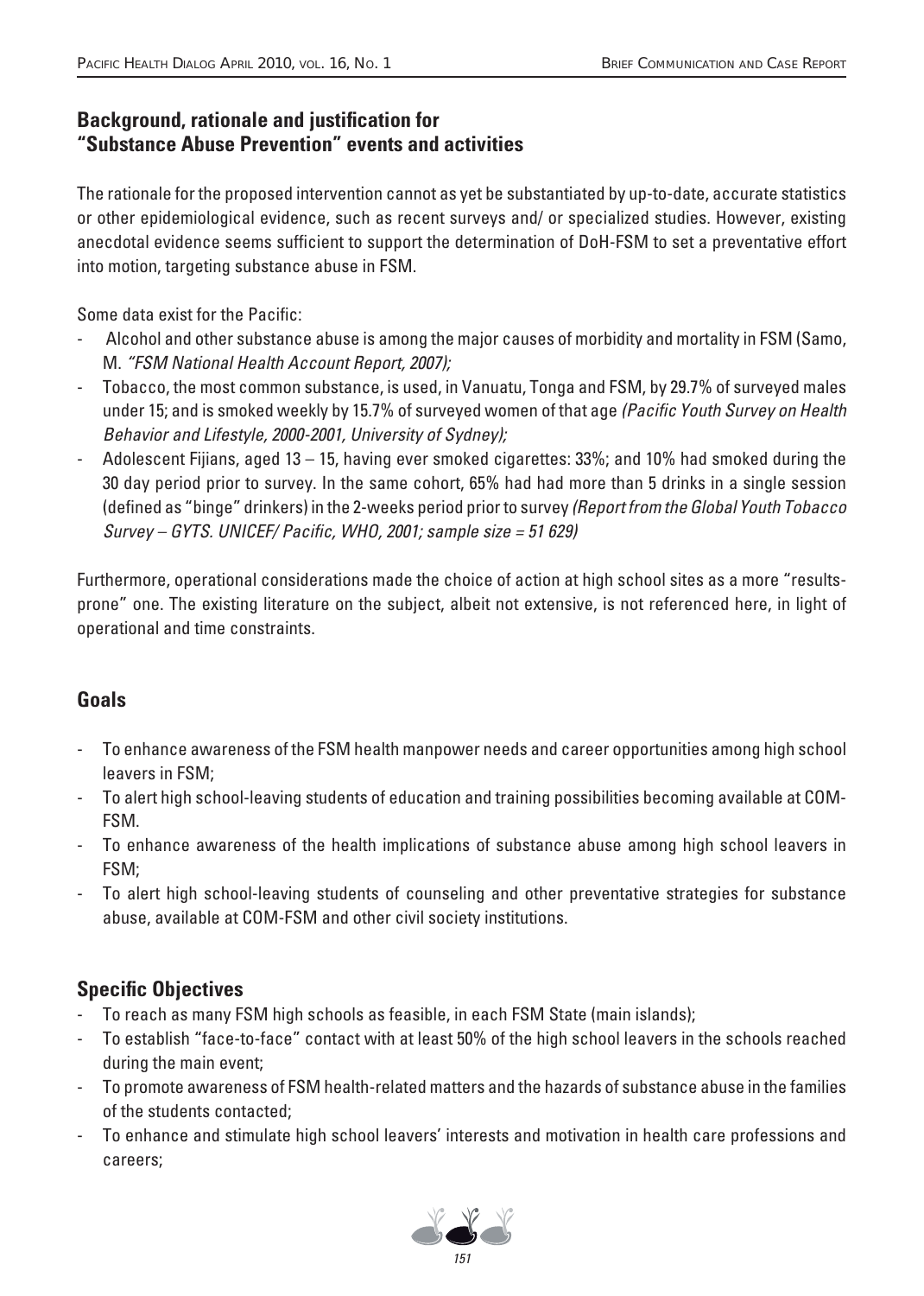- To publicize the emerging educational opportunities in health at COM-FSM in the communities.
- To promote preventative strategies and healthy lifestyles among high school leavers;
- To publicize the existing counseling and information opportunities regarding substance abuse and related health matters in the communities, with reference to COM-FSM and other civil society organizations.

# **Activities**

The **main event:** a "Pre-Health" and "Health Awareness: Alcohol, Tobacco and Drugs" afternoon at school, during which the following activities took place:

- Short introductory presentations were made: the main health problems in FSM; health workforce shortages; career possibilities; the main substance abuse problems in FSM; health impact of abuse; main preventive strategies; education and training opportunities at COM-FSM;
- Audio-visual display of a COM-FSM production on the above themes, as DVD, attempted in several locations, but not always successful (equipment; daylight; other constraints).
- "A short story about a most favored memory related to a health event or a health professional or a personal experience, of self, family or friends": a writing competition among students, for which prices were awarded;
- Skits by students, performed on site, at many schools;
- Educational material, including the COM-FSM produced DVD, about health and substance abuse awareness, was distributed to all senior students at the visited high schools;
	- Sample health actions, the "medical actions", were offered to interested students, on a strict voluntary basis and prepared by an informed-consent form signed by parents/ guardians, free of charge; those were administered by local health professionals, and consisted of: blood pressure and pulse rate measurement; glycemia determination; weight/ height and body mass computation; blood typing.
	- Motivation- and recollection enhancing gifts were given to all students in attendance (T-shirts; DVD).
	- Educational and supportive materials: these were dispatched later to the schools' administrations, based on their choices and the availability of requested items from suppliers.
	- Refreshments and closing (Pohnpei schools, for ease of supply).

# **Implementation details**

Local facilitators, selected because of known capabilities, were expected to ensure that:

- high school administrations accept the event, and possibly coordinate its implementation together with other nearby high schools, to reduce costs and implementation time;
- availability of suitable venues, power supply, and consumables [these eventually provided by the event] is assured;
- arrangements, in coordination and with the guidance from the COM-FSM team, of participation by local health personnel in the school event, including the "medical actions" is confirmed and assured;

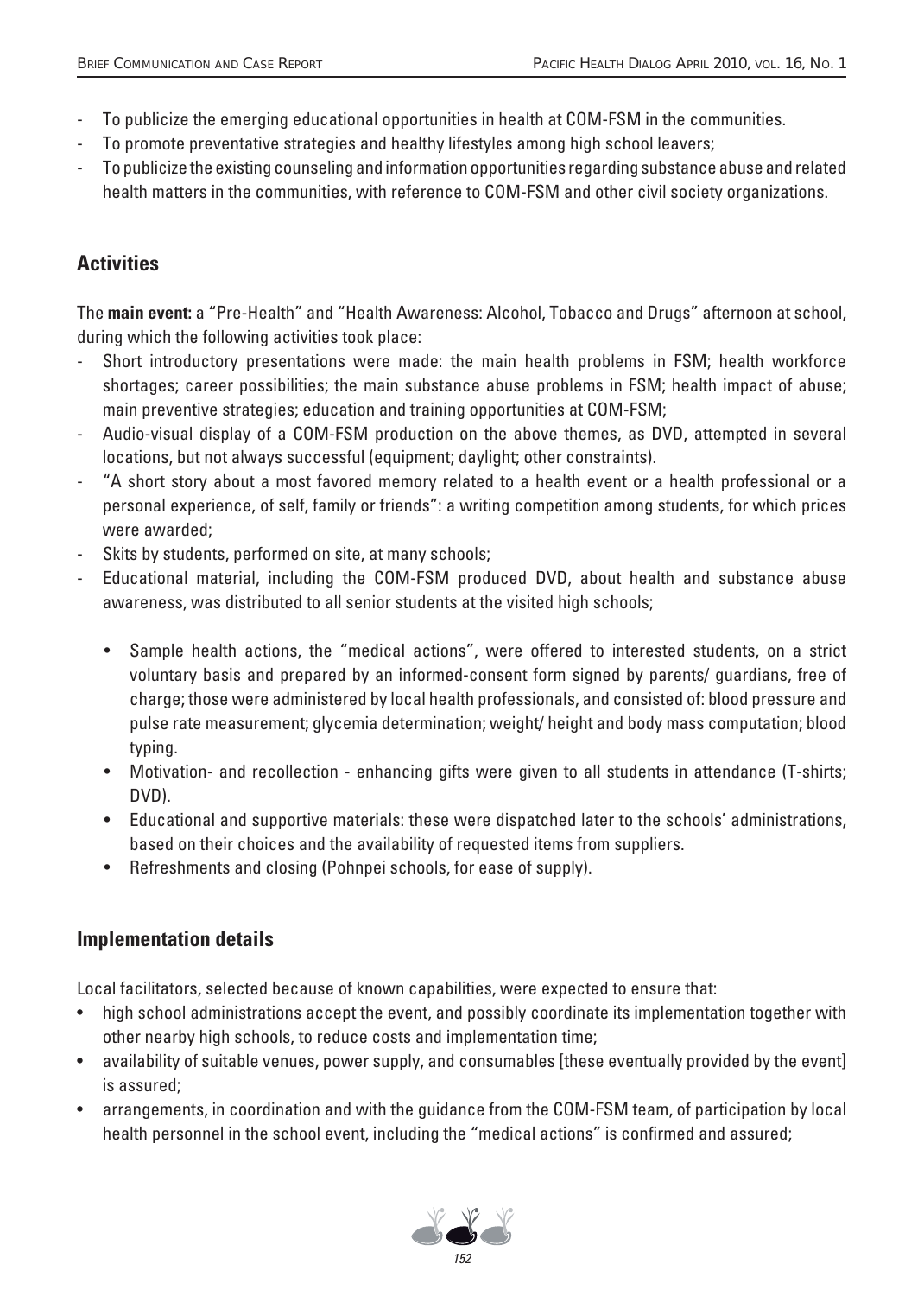• eventual post-event tasks (distribution of materials, etc.) are properly discharged; and this worked out satisfactorily in most locations.

A team of COM-FSM academics and support staff effected coordination of all aspects of the event, including:

- Overall design, planning and tasks allocation;
- Selection of target high schools, in each FSM State;
- Coordinated inputs and contributions of the local facilitators;
- Production of all audiovisuals and materials;
- Procurement of all supplies and equipment needed, including references and/ or books/ publications;
- Scheduling of each school event, avoiding potential interference with other activities in which the same high school leavers would be involved;
- Travel arrangements of COM-FSM Palikir-based implementers;
- Preparations and safety/ security arrangements for the "medical actions";
- Distribution and dispatch of all materials, supplies and equipment;
- Financial controls, disbursements, acquittals and reporting;
- Event evaluation and final reporting;

The main actions envisaged for each school event were scheduled as follows:

- An afternoon gathering of all senior students in a suitable venue at the school;
- Appropriate introductions and opening remarks;
- Short keynote addresses, with audiovisual support, focusing on the central themes: main health problems in FSM; health workers shortages and jobs/ careers opportunities; education and training opportunities, existing and forthcoming, at COM-FSM; substance abuse as a threat to FSM populations; preventative and remedial approaches, specific to the age group under consideration; awareness and education opportunities, existing and forthcoming, at COM-FSM; all of these to be offered in coordinated fashion by COM-FSM facilitators/ deliverers as well as by local health workers;
- Students' skit/ s performance, appraisal and rewarding;
- Setting-up and inception of the "medical actions", on a voluntary basis;
- Review of the: "A short story about a health event or a personal experience, of self, family or friends" competition, and prize giving;
- Distribution of promotional encouragement supplies;
- Refreshments and closing.

#### **Manpower engaged**

- Event Coordinator: a senior public health administrator and academic;
- Audiovisual specialist, to produce the relevant materials (DVD; videotapes; etc.);
- COM-FSM academic (5) and support staff (3), for design, compilation and delivery of contents;
- Guest speakers/ presenters, at events or for audiovisual recording;
- State/ school facilitators, to operate as per details above;
- Health professionals to deliver the "medical actions".

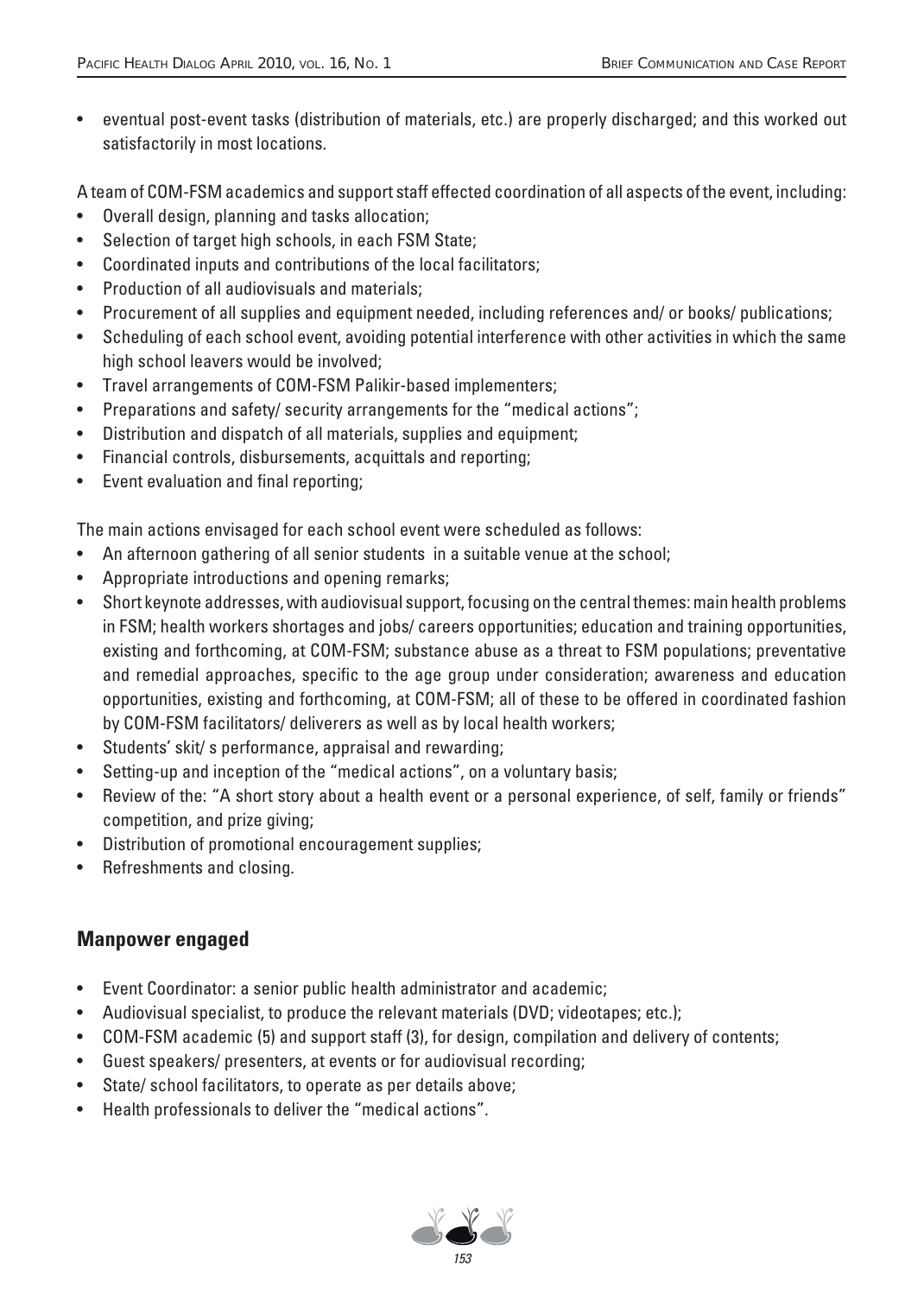### **Materials and supplies used**

- Audiovisual equipment, for the production of materials (DVD; videotapes; etc.), from COM-FSM;
- Multi-media and notebook equipment for delivery of audiovisuals on sites, from COM-FSM;
- DVD duplication, materials and services (for distribution throughout the high schools);
- Medical supplies for the voluntary "medical actions" described above;
- School supporting supplies, for libraries or other school activities;
- Award certificates as story writing competition prizes, if and where appropriate;
- Award certificates as skit prizes, if and where appropriate;
- Miscellaneous supplies and consumables (T-shirts; caps; lanyard pens; fanny packs; etc);
- Other supplies and equipment, as and when needed.

more than 1 half-day, in certain large schools.

### **Lessons learned**

1. The offering of the full, main event to all high school seniors has lead to overcrowded settings in several high schools.

 Conclusion: limit the attendance to the full, main event to those students who would have submitted an essay, as described hereunder.

2. A written essay, of the kind proposed and adopted in 2008-09 should be set as selector for the attendance at the full, main event.

 Conclusion: design the eventual, next mini-project accordingly, and provide more focused themes for the essays.

- 3. In two instances, school authorities requested that juniors, either instead of or in addition to seniors, attend the full, main event. Conclusion: consider offering, for the eventual, next mini-project, attendance to both juniors and seniors, selected by the essay-writing method, even if this could extend the duration of the full, main event to
- 4. Misunderstanding and misconceptions became apparent in more than one instance, despite extensive communications with the relevant Authorities, by telephone, e-mail and even a preparatory visit (in one case, by coincidence with another activity): explanations, instructions, and proffered acceptance, concurrence and agreement were just taken for granted, in 2008-09. Conclusion: a preparatory visit by mini-project management of all the targeted high schools and Officials

should be part of the eventual, next mini-project, and only limited by budgetary constraints.

5. Summary information about the actual numbers of students; their distribution into cohorts such as "by major'; or "by section"; or "by teacher"; the designated school facilitators; the locally available health professionals and equipment; was not always available before the actual full, main event. Conclusion: such critically important information should be available well before the full, main event is staged, ideally from the preparatory visit.

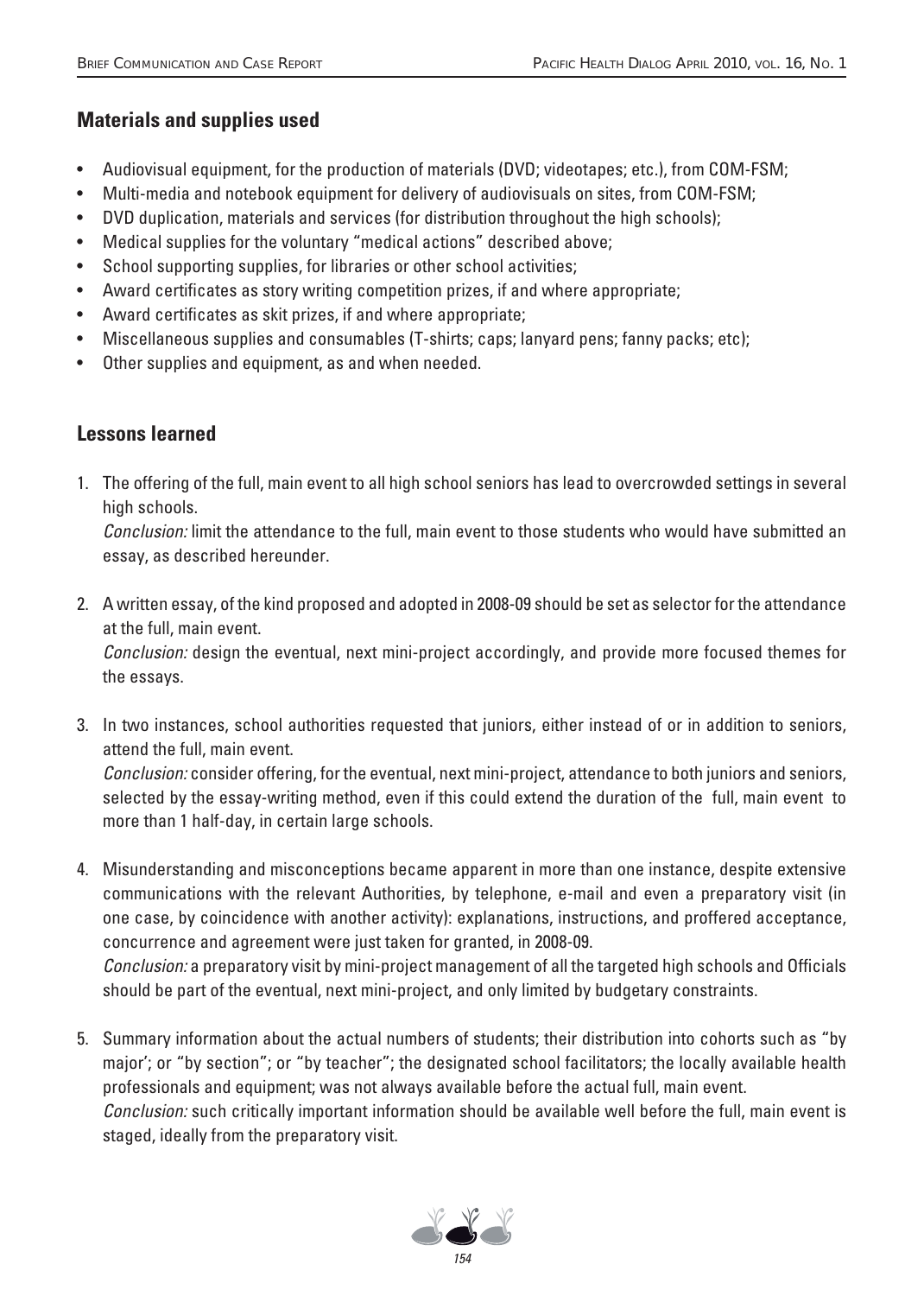- 6. The attempt to actually show the mini-project DVD during the full, main event had eventually to be abandoned, as both time and audio-visual equipment availability became constraints, in 2008-09. Conclusion: the following factors: length of an eventual DVD; audio-visual equipment and suitable venue for projection (can be darkened?); and overall time requirements for the full, main event must taken prominence in the early planning stages for an eventual, next mini-project.
- 7. The awarding of prizes to essay contest winners and skit performers slid out of focus and appropriate timing during some of the 2008-09 full, main events. Conclusion: the awarding of prizes to essay contest winners and skit performers should be staged early in the schedule of eventual, next mini-projects.
- 8. The delivery of the "medical actions", per se a significant success portion of the full, main events, became a challenge, particularly at schools with large student numbers, as sometimes the locally available health manpower and equipment could not match the number of students volunteering for test. Conclusion: the availability of health manpower and equipment commensurate to the planned number of students must form an integral part of the details to be ascertained during the preliminary visits.
- 9. Although efforts were made to offer explanations and justifications for the medical actions and tests offered (posters; verbal explanations by the medical staff; etc.), the degree of student understanding and assimilation of the intrinsic value of the tests offered could not be measured, in 2008-09, while the "informed consent" procedure was near perfectly followed.

Conclusion: a detailed explanatory leaflet relevant to the medical actions and tests offered should be distributed together with the prescribed "informed consent" form well before the full, main events are staged.

"True happiness lies deep within one's soul."

Felicia